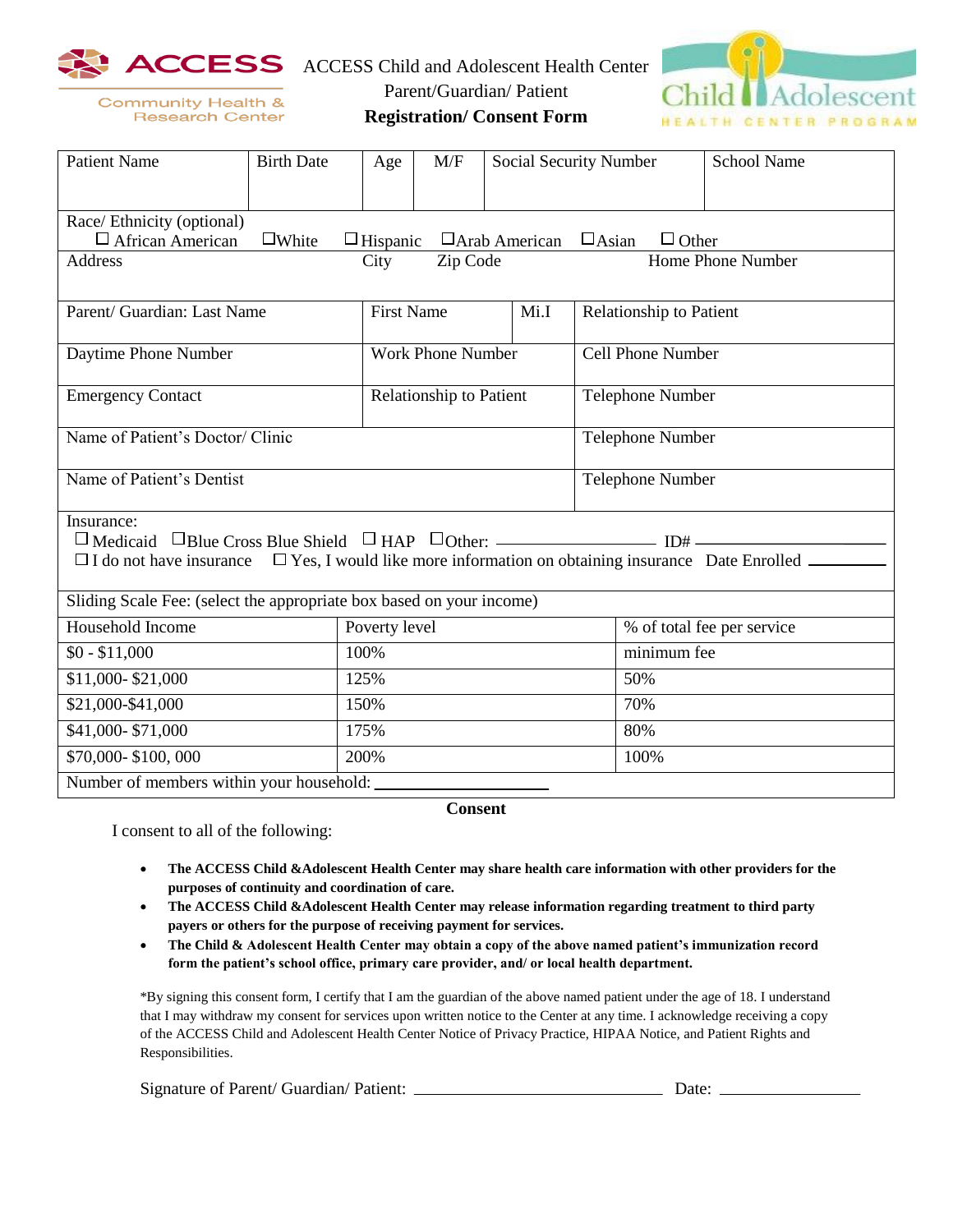## ACCESS Child and Adolescent Health Center Parent/Guardian/ Patient **Registration/ Consent Form**

## **Patient Medical History:**

| Please check yes or no for each item   | <b>Yes</b> | N <sub>0</sub> |                                                        | <b>Yes</b> | No. |
|----------------------------------------|------------|----------------|--------------------------------------------------------|------------|-----|
| Bee sting allergies                    |            |                | Anemia (low iron/blood count)                          |            |     |
| Medication allergies (type:            |            |                | Stomach problems                                       |            |     |
| Food allergies (type:                  |            |                | Heart problems                                         |            |     |
| Allergies (dust, pollen, pets, etc.)   |            |                | Bladder problems (i.e. bedwetting)                     |            |     |
| Asthma                                 |            |                | Taking daily medication(s)                             |            |     |
| Diabetes (blood sugar problems)        |            |                | Name of medication(s), dosage $&$ directions           |            |     |
| Eczema/Rashes                          |            |                |                                                        |            |     |
| Headaches/Migraines                    |            |                | Condition for medication(s) (i.e. asthma, allergies,   |            |     |
| ADD/ ADHA (attention deficit disorder) |            |                |                                                        |            |     |
| Hypertension (high blood pressure)     |            |                | Fainting                                               |            |     |
| Sickle cell trait                      |            |                | Shortness of breath                                    |            |     |
| Sickle cell disease                    |            |                | <b>Nosebleeds</b>                                      |            |     |
| Pneumonia                              |            |                | Frequent sore throats                                  |            |     |
| Kidney disease                         |            |                | Surgeries                                              |            |     |
| Painful joints                         |            |                | Surgeries (i.e., tonsils, ear tubes, hernia, appendix) |            |     |
| <b>Backaches</b>                       |            |                | Type:                                                  |            |     |
| Seizure (epilepsy)                     |            |                | <b>Overnight Hospitalizations</b>                      |            |     |
| Other health problems:                 |            |                | Reason:                                                |            |     |
| Eamily Madisal Higtown                 |            |                |                                                        |            |     |

## **Family Medical History:**

Please check below if any of your child's relatives (i.e. mother, father, sister, brother, aunt, uncle, grandparents) have had any of the following illnesses and note what relative had them.)

| <b>Heart Problems</b>              | $Cancer \ \$                |
|------------------------------------|-----------------------------|
| Cholesterol                        | Diabetes (high blood sugar) |
| High Blood Pressure                | Stroke                      |
| Asthma/Emphysema/Bronchitis        | Seizures                    |
| Death under age 50 (cause:         | Kidnev                      |
| Sickle cell anemia/ blood problems | Other (describe):           |

## Services provided at the Child and Adolescent Health Center

*services provided to patients under the age of 18: services to mature minors in these areas:*

- Physical exams for school, sports, and camp.
- Treatment for acute, chronic illness, &injuries
- Vision/ hearing screenings and follow-ups.
- Oral/ dental screening and follow-up.
- Immunizations
- Basic laboratory services & tests
- Administration of medication
- Individual, group, family, and community education.
- Referrals for specialty services

*Parental consent is required for the following Current Michigan Law allows for confidential* 

- Gynecological services
- Pregnancy testing & referrals
- Sexually transmitted disease education, screenings, treatment, and counseling
- HIV education, screening, and referrals
- Crisis Intervention
- Substance abuse education, counseling &referrals
- Mental health education, assessment, counseling, and referrals